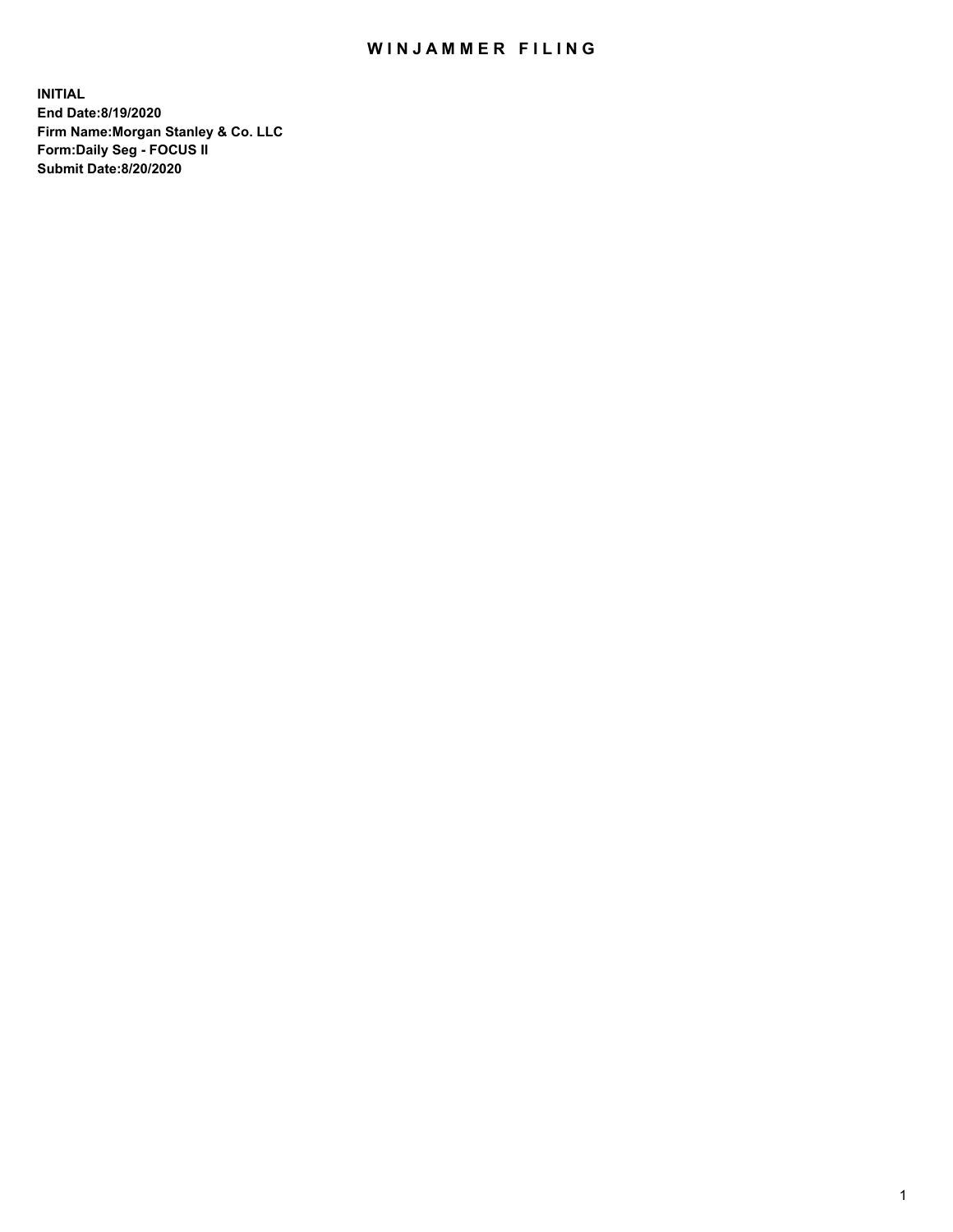**INITIAL End Date:8/19/2020 Firm Name:Morgan Stanley & Co. LLC Form:Daily Seg - FOCUS II Submit Date:8/20/2020 Daily Segregation - Cover Page**

| Name of Company                                                                                                                                                                                                                                                                                                                | Morgan Stanley & Co. LLC                                |
|--------------------------------------------------------------------------------------------------------------------------------------------------------------------------------------------------------------------------------------------------------------------------------------------------------------------------------|---------------------------------------------------------|
| <b>Contact Name</b>                                                                                                                                                                                                                                                                                                            | <b>Ikram Shah</b>                                       |
| <b>Contact Phone Number</b>                                                                                                                                                                                                                                                                                                    | 212-276-0963                                            |
| <b>Contact Email Address</b>                                                                                                                                                                                                                                                                                                   | Ikram.shah@morganstanley.com                            |
| FCM's Customer Segregated Funds Residual Interest Target (choose one):<br>a. Minimum dollar amount: ; or<br>b. Minimum percentage of customer segregated funds required:% ; or<br>c. Dollar amount range between: and; or<br>d. Percentage range of customer segregated funds required between:% and%.                         | 235,000,000<br><u>0</u><br><u>00</u><br><u>00</u>       |
| FCM's Customer Secured Amount Funds Residual Interest Target (choose one):<br>a. Minimum dollar amount: ; or<br>b. Minimum percentage of customer secured funds required:%; or<br>c. Dollar amount range between: and; or<br>d. Percentage range of customer secured funds required between:% and%.                            | 140,000,000<br><u>0</u><br><u>0 0</u><br>0 <sub>0</sub> |
| FCM's Cleared Swaps Customer Collateral Residual Interest Target (choose one):<br>a. Minimum dollar amount: ; or<br>b. Minimum percentage of cleared swaps customer collateral required:% ; or<br>c. Dollar amount range between: and; or<br>d. Percentage range of cleared swaps customer collateral required between:% and%. | 92,000,000<br><u>0</u><br><u>00</u><br>00               |

Attach supporting documents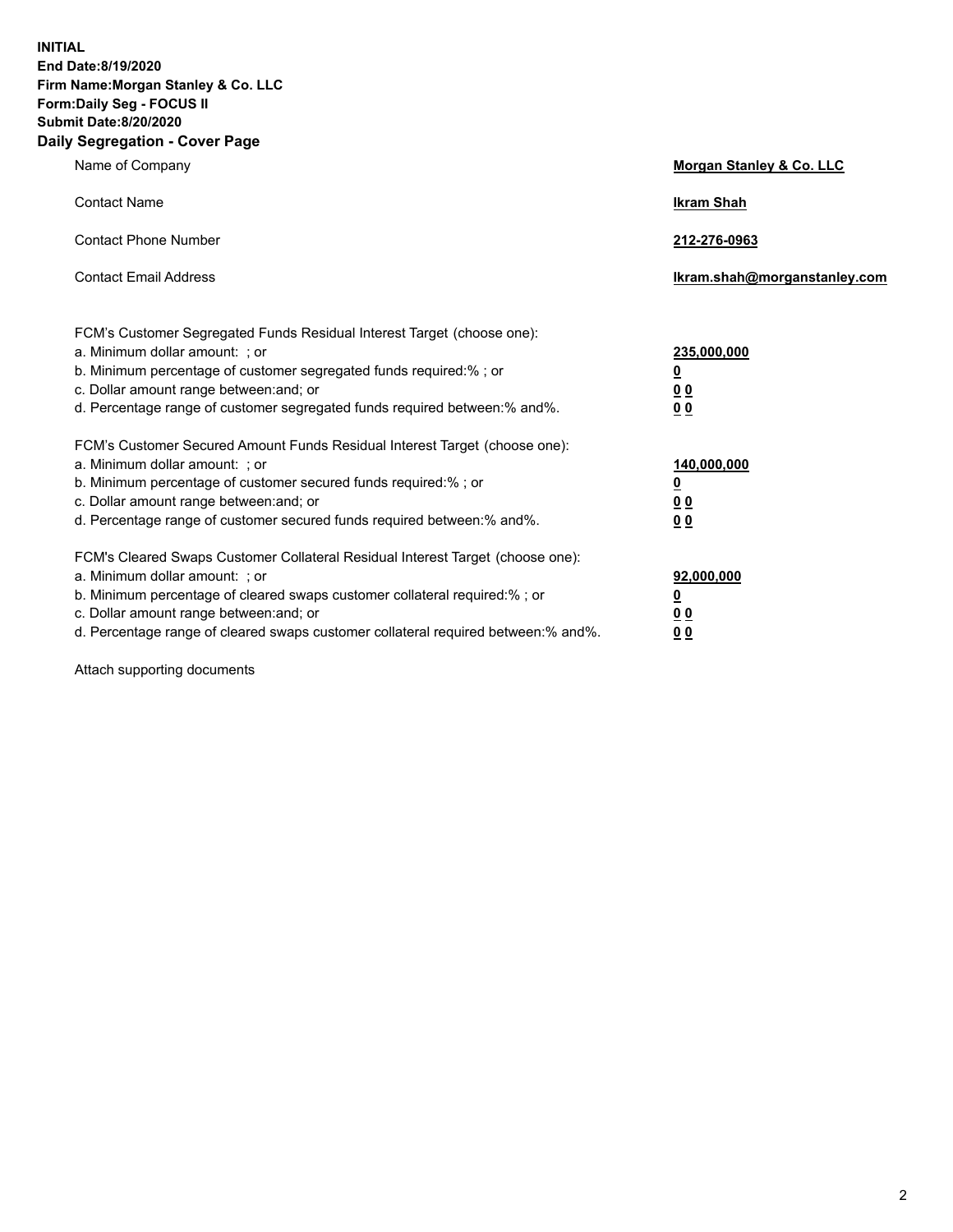| <b>INITIAL</b> | End Date:8/19/2020<br>Firm Name: Morgan Stanley & Co. LLC<br>Form: Daily Seg - FOCUS II<br><b>Submit Date:8/20/2020</b><br><b>Daily Segregation - Secured Amounts</b> |                                                                  |
|----------------|-----------------------------------------------------------------------------------------------------------------------------------------------------------------------|------------------------------------------------------------------|
|                | Foreign Futures and Foreign Options Secured Amounts                                                                                                                   |                                                                  |
|                | Amount required to be set aside pursuant to law, rule or regulation of a foreign<br>government or a rule of a self-regulatory organization authorized thereunder      | $0$ [7305]                                                       |
| 1.             | Net ledger balance - Foreign Futures and Foreign Option Trading - All Customers<br>A. Cash                                                                            | 4,132,734,993 [7315]                                             |
|                | B. Securities (at market)                                                                                                                                             | 3,046,766,612 [7317]                                             |
| 2.<br>3.       | Net unrealized profit (loss) in open futures contracts traded on a foreign board of trade<br>Exchange traded options                                                  | 949,518,822 [7325]                                               |
|                | a. Market value of open option contracts purchased on a foreign board of trade                                                                                        | 14,121,105 [7335]                                                |
|                | b. Market value of open contracts granted (sold) on a foreign board of trade                                                                                          | -19,589,980 [7337]                                               |
| 4.             | Net equity (deficit) (add lines 1. 2. and 3.)                                                                                                                         | 8,123,551,552 [7345]                                             |
| 5.             | Account liquidating to a deficit and account with a debit balances - gross amount<br>Less: amount offset by customer owned securities                                 | 28,946,707 [7351]<br>-27,375,254 [7352] 1,571,453<br>[7354]      |
| 6.             | Amount required to be set aside as the secured amount - Net Liquidating Equity<br>Method (add lines 4 and 5)                                                          | 8,125,123,005 [7355]                                             |
| 7.             | Greater of amount required to be set aside pursuant to foreign jurisdiction (above) or line<br>6.                                                                     | 8,125,123,005 [7360]                                             |
|                | FUNDS DEPOSITED IN SEPARATE REGULATION 30.7 ACCOUNTS                                                                                                                  |                                                                  |
| 1.             | Cash in banks                                                                                                                                                         |                                                                  |
|                | A. Banks located in the United States<br>B. Other banks qualified under Regulation 30.7                                                                               | 371,456,284 [7500]<br>765,430,171 [7520] 1,136,886,455<br>[7530] |
| 2.             | <b>Securities</b>                                                                                                                                                     |                                                                  |
|                | A. In safekeeping with banks located in the United States                                                                                                             | 648,644,030 [7540]                                               |
|                | B. In safekeeping with other banks qualified under Regulation 30.7                                                                                                    | 0 [7560] 648,644,030 [7570]                                      |
| 3.             | Equities with registered futures commission merchants                                                                                                                 |                                                                  |
|                | A. Cash                                                                                                                                                               | 23,926,211 [7580]                                                |
|                | <b>B.</b> Securities                                                                                                                                                  | $0$ [7590]                                                       |
|                | C. Unrealized gain (loss) on open futures contracts<br>D. Value of long option contracts                                                                              | 5,367,109 [7600]<br>$0$ [7610]                                   |
|                | E. Value of short option contracts                                                                                                                                    | 0 [7615] 29,293,320 [7620]                                       |
| 4.             | Amounts held by clearing organizations of foreign boards of trade                                                                                                     |                                                                  |
|                | A. Cash                                                                                                                                                               | $0$ [7640]                                                       |
|                | <b>B.</b> Securities                                                                                                                                                  | $0$ [7650]                                                       |
|                | C. Amount due to (from) clearing organization - daily variation                                                                                                       | $0$ [7660]                                                       |
|                | D. Value of long option contracts                                                                                                                                     | $0$ [7670]                                                       |
|                | E. Value of short option contracts                                                                                                                                    | 0 [7675] 0 [7680]                                                |
| 5.             | Amounts held by members of foreign boards of trade                                                                                                                    |                                                                  |
|                | A. Cash                                                                                                                                                               | 3,188,764,715 [7700]                                             |
|                | <b>B.</b> Securities                                                                                                                                                  | 2,398,122,583 [7710]                                             |
|                | C. Unrealized gain (loss) on open futures contracts<br>D. Value of long option contracts                                                                              | 944,151,714 [7720]<br>14,121,105 [7730]                          |
|                | E. Value of short option contracts                                                                                                                                    | -19,589,980 [7735] 6,525,570,137                                 |
|                |                                                                                                                                                                       | $[7740]$                                                         |
| 6.             | Amounts with other depositories designated by a foreign board of trade                                                                                                | $0$ [7760]                                                       |
| 7.             | Segregated funds on hand                                                                                                                                              | $0$ [7765]                                                       |
| 8.             | Total funds in separate section 30.7 accounts                                                                                                                         | 8,340,393,942 [7770]                                             |
| 9.             | Excess (deficiency) Set Aside for Secured Amount (subtract line 7 Secured Statement<br>Page 1 from Line 8)                                                            | 215,270,937 [7380]                                               |

- 10. Management Target Amount for Excess funds in separate section 30.7 accounts **140,000,000** [7780]
- 11. Excess (deficiency) funds in separate 30.7 accounts over (under) Management Target **75,270,937** [7785]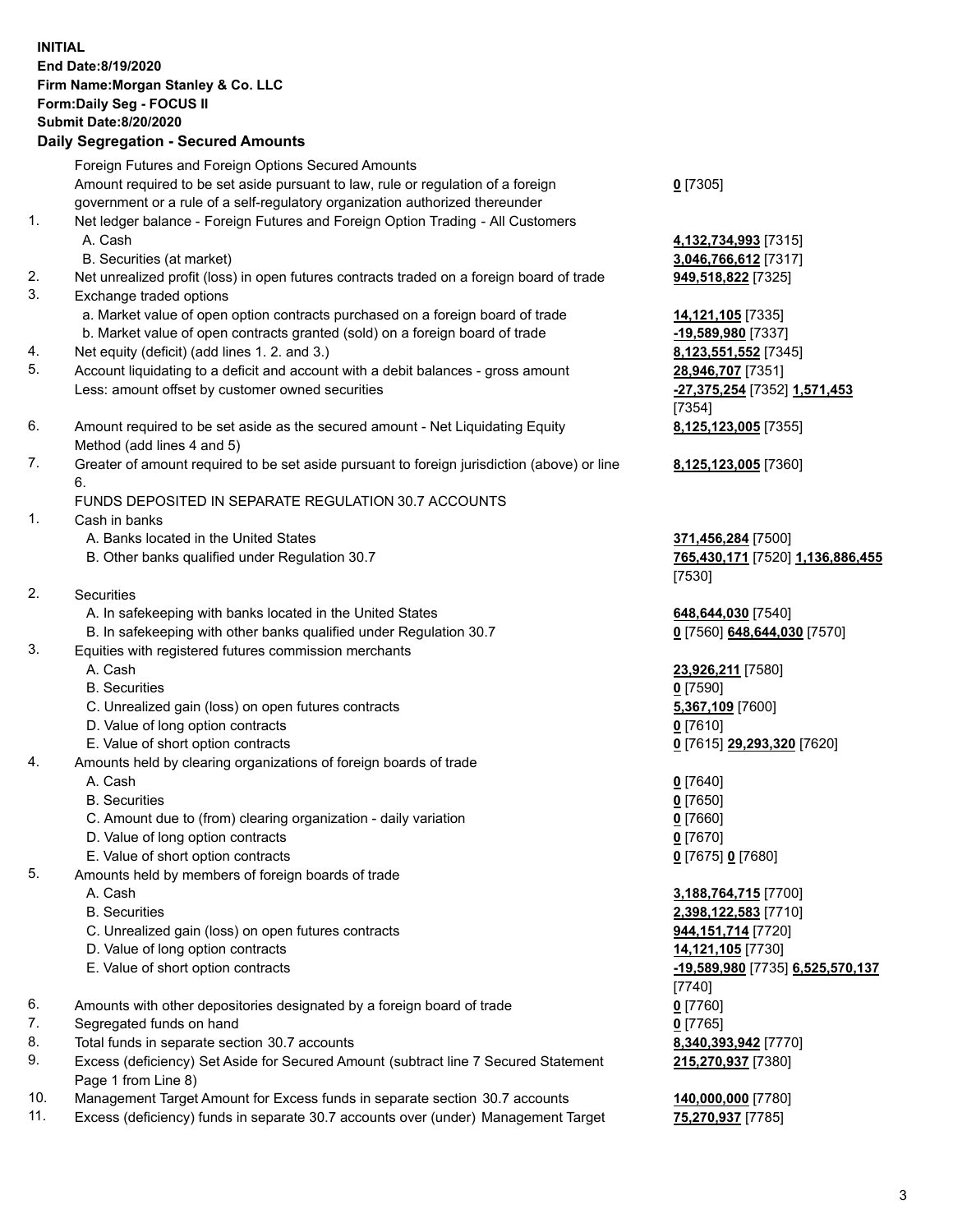**INITIAL End Date:8/19/2020 Firm Name:Morgan Stanley & Co. LLC Form:Daily Seg - FOCUS II Submit Date:8/20/2020 Daily Segregation - Segregation Statement** SEGREGATION REQUIREMENTS(Section 4d(2) of the CEAct) 1. Net ledger balance A. Cash **14,003,736,786** [7010] B. Securities (at market) **8,773,716,192** [7020] 2. Net unrealized profit (loss) in open futures contracts traded on a contract market **3,115,840,888** [7030] 3. Exchange traded options A. Add market value of open option contracts purchased on a contract market **531,566,475** [7032] B. Deduct market value of open option contracts granted (sold) on a contract market **-442,855,530** [7033] 4. Net equity (deficit) (add lines 1, 2 and 3) **25,982,004,811** [7040] 5. Accounts liquidating to a deficit and accounts with debit balances - gross amount **298,351,764** [7045] Less: amount offset by customer securities **-290,731,849** [7047] **7,619,915** [7050] 6. Amount required to be segregated (add lines 4 and 5) **25,989,624,726** [7060] FUNDS IN SEGREGATED ACCOUNTS 7. Deposited in segregated funds bank accounts A. Cash **4,461,891,843** [7070] B. Securities representing investments of customers' funds (at market) **0** [7080] C. Securities held for particular customers or option customers in lieu of cash (at market) **1,014,546,013** [7090] 8. Margins on deposit with derivatives clearing organizations of contract markets A. Cash **13,438,512,645** [7100] B. Securities representing investments of customers' funds (at market) **0** [7110] C. Securities held for particular customers or option customers in lieu of cash (at market) **7,759,170,179** [7120] 9. Net settlement from (to) derivatives clearing organizations of contract markets **-319,295,033** [7130] 10. Exchange traded options A. Value of open long option contracts **531,566,475** [7132] B. Value of open short option contracts **-442,855,530** [7133] 11. Net equities with other FCMs A. Net liquidating equity **17,272,626** [7140] B. Securities representing investments of customers' funds (at market) **0** [7160] C. Securities held for particular customers or option customers in lieu of cash (at market) **0** [7170] 12. Segregated funds on hand **0** [7150] 13. Total amount in segregation (add lines 7 through 12) **26,460,809,218** [7180] 14. Excess (deficiency) funds in segregation (subtract line 6 from line 13) **471,184,492** [7190] 15. Management Target Amount for Excess funds in segregation **235,000,000** [7194]

16. Excess (deficiency) funds in segregation over (under) Management Target Amount Excess

**236,184,492** [7198]